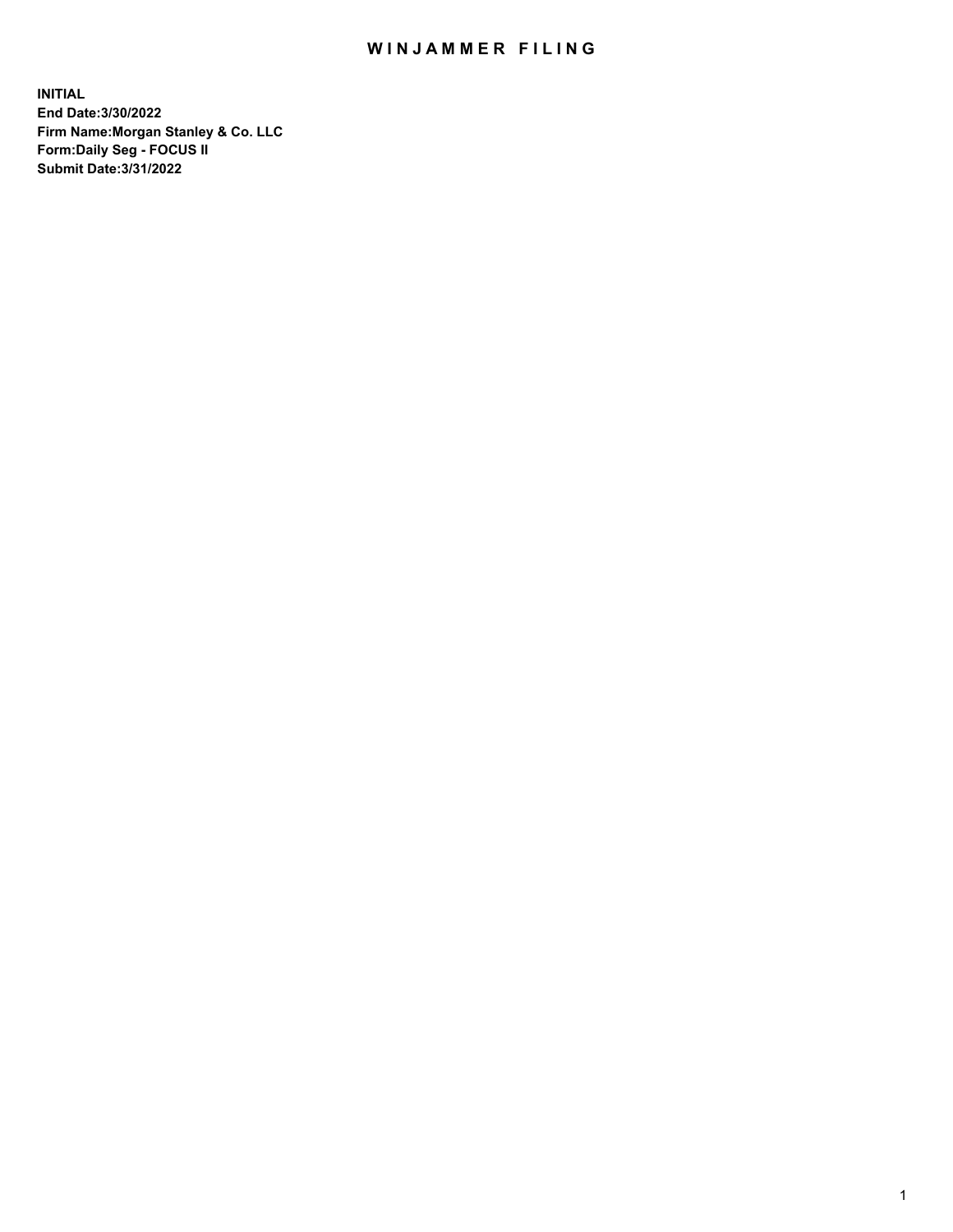**INITIAL End Date:3/30/2022 Firm Name:Morgan Stanley & Co. LLC Form:Daily Seg - FOCUS II Submit Date:3/31/2022 Daily Segregation - Cover Page**

| Name of Company                                                                                                                                                                                                                                                                                                                | Morgan Stanley & Co. LLC                               |
|--------------------------------------------------------------------------------------------------------------------------------------------------------------------------------------------------------------------------------------------------------------------------------------------------------------------------------|--------------------------------------------------------|
| <b>Contact Name</b>                                                                                                                                                                                                                                                                                                            | <b>Ikram Shah</b>                                      |
| <b>Contact Phone Number</b>                                                                                                                                                                                                                                                                                                    | 212-276-0963                                           |
| <b>Contact Email Address</b>                                                                                                                                                                                                                                                                                                   | Ikram.shah@morganstanley.com                           |
| FCM's Customer Segregated Funds Residual Interest Target (choose one):<br>a. Minimum dollar amount: ; or<br>b. Minimum percentage of customer segregated funds required:% ; or<br>c. Dollar amount range between: and; or<br>d. Percentage range of customer segregated funds required between:% and%.                         | 235,000,000<br><u>0</u><br>0 <sup>0</sup><br><u>00</u> |
| FCM's Customer Secured Amount Funds Residual Interest Target (choose one):<br>a. Minimum dollar amount: ; or<br>b. Minimum percentage of customer secured funds required:% ; or<br>c. Dollar amount range between: and; or<br>d. Percentage range of customer secured funds required between:% and%.                           | 140,000,000<br><u>0</u><br><u>00</u><br>00             |
| FCM's Cleared Swaps Customer Collateral Residual Interest Target (choose one):<br>a. Minimum dollar amount: ; or<br>b. Minimum percentage of cleared swaps customer collateral required:% ; or<br>c. Dollar amount range between: and; or<br>d. Percentage range of cleared swaps customer collateral required between:% and%. | 92,000,000<br><u>0</u><br><u>00</u><br>00              |

Attach supporting documents CH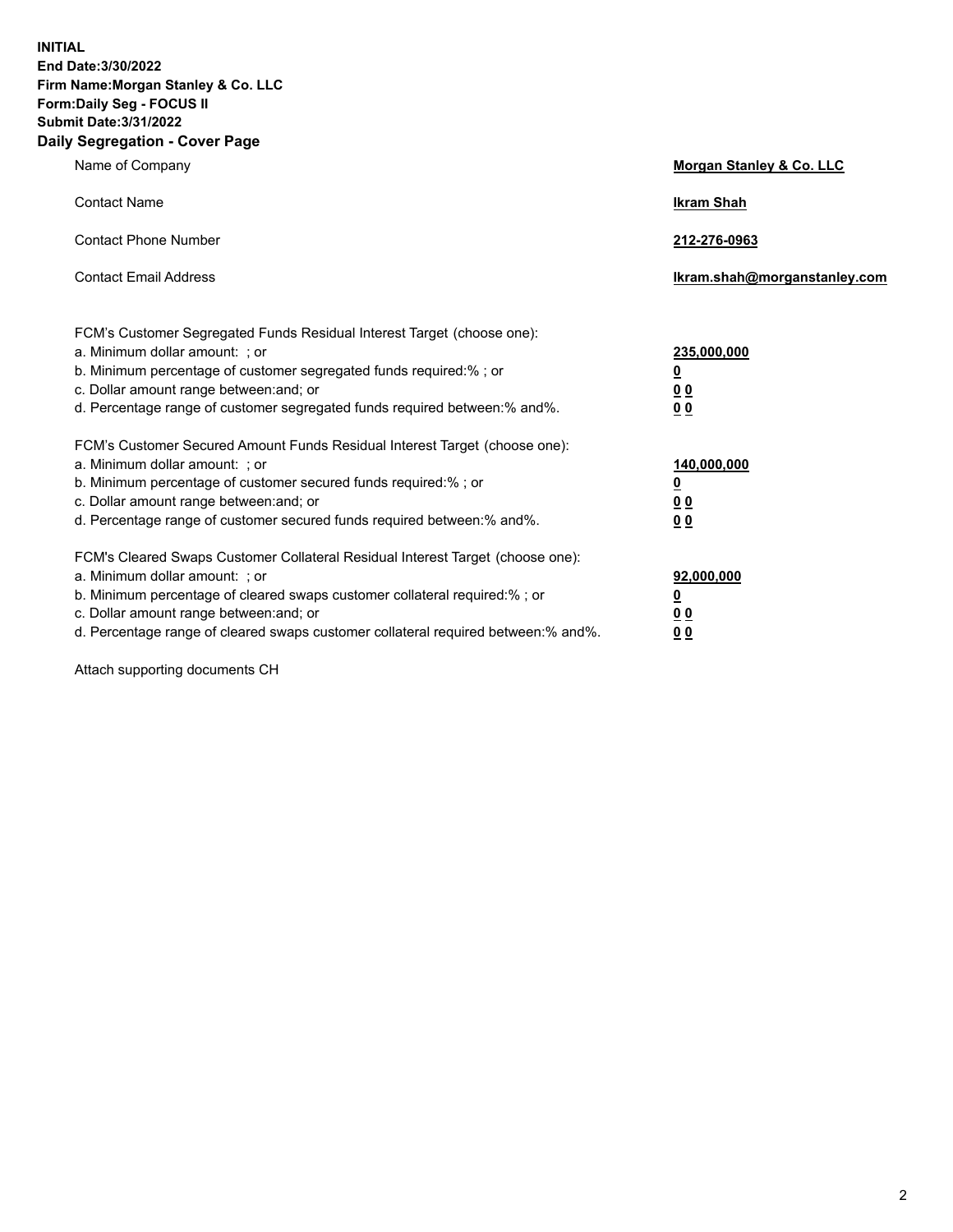## **INITIAL End Date:3/30/2022 Firm Name:Morgan Stanley & Co. LLC Form:Daily Seg - FOCUS II Submit Date:3/31/2022 Daily Segregation - Secured Amounts** Foreign Futures and Foreign Options Secured Amounts Amount required to be set aside pursuant to law, rule or regulation of a foreign government or a rule of a self-regulatory organization authorized thereunder **0** [7305] 1. Net ledger balance - Foreign Futures and Foreign Option Trading - All Customers A. Cash **4,618,464,090** [7315] B. Securities (at market) **2,313,992,107** [7317] 2. Net unrealized profit (loss) in open futures contracts traded on a foreign board of trade **2,570,802,375** [7325] 3. Exchange traded options a. Market value of open option contracts purchased on a foreign board of trade **81,211,800** [7335] b. Market value of open contracts granted (sold) on a foreign board of trade **-65,589,975** [7337] 4. Net equity (deficit) (add lines 1. 2. and 3.) **9,518,880,397** [7345] 5. Account liquidating to a deficit and account with a debit balances - gross amount **62,540,613** [7351] Less: amount offset by customer owned securities **-60,398,341** [7352] **2,142,272** [7354] 6. Amount required to be set aside as the secured amount - Net Liquidating Equity Method (add lines 4 and 5) **9,521,022,669** [7355] 7. Greater of amount required to be set aside pursuant to foreign jurisdiction (above) or line 6. **9,521,022,669** [7360] FUNDS DEPOSITED IN SEPARATE REGULATION 30.7 ACCOUNTS 1. Cash in banks A. Banks located in the United States **286,795,015** [7500] B. Other banks qualified under Regulation 30.7 **317,849,437** [7520] **604,644,452** [7530] 2. Securities A. In safekeeping with banks located in the United States **1,079,042,006** [7540] B. In safekeeping with other banks qualified under Regulation 30.7 **83,184,142** [7560] **1,162,226,148** [7570] 3. Equities with registered futures commission merchants A. Cash **30,053,149** [7580] B. Securities **0** [7590] C. Unrealized gain (loss) on open futures contracts **1,179,407** [7600] D. Value of long option contracts **0** [7610] E. Value of short option contracts **0** [7615] **31,232,556** [7620] 4. Amounts held by clearing organizations of foreign boards of trade A. Cash **0** [7640] B. Securities **0** [7650] C. Amount due to (from) clearing organization - daily variation **0** [7660] D. Value of long option contracts **0** [7670] E. Value of short option contracts **0** [7675] **0** [7680] 5. Amounts held by members of foreign boards of trade A. Cash **4,201,252,558** [7700] B. Securities **1,151,765,960** [7710] C. Unrealized gain (loss) on open futures contracts **2,569,622,968** [7720] D. Value of long option contracts **81,211,800** [7730] E. Value of short option contracts **-65,589,975** [7735] **7,938,263,311** [7740] 6. Amounts with other depositories designated by a foreign board of trade **0** [7760] 7. Segregated funds on hand **0** [7765]

- 8. Total funds in separate section 30.7 accounts **9,736,366,467** [7770]
- 9. Excess (deficiency) Set Aside for Secured Amount (subtract line 7 Secured Statement Page 1 from Line 8)
- 10. Management Target Amount for Excess funds in separate section 30.7 accounts **140,000,000** [7780]
- 11. Excess (deficiency) funds in separate 30.7 accounts over (under) Management Target **75,343,798** [7785]

**215,343,798** [7380]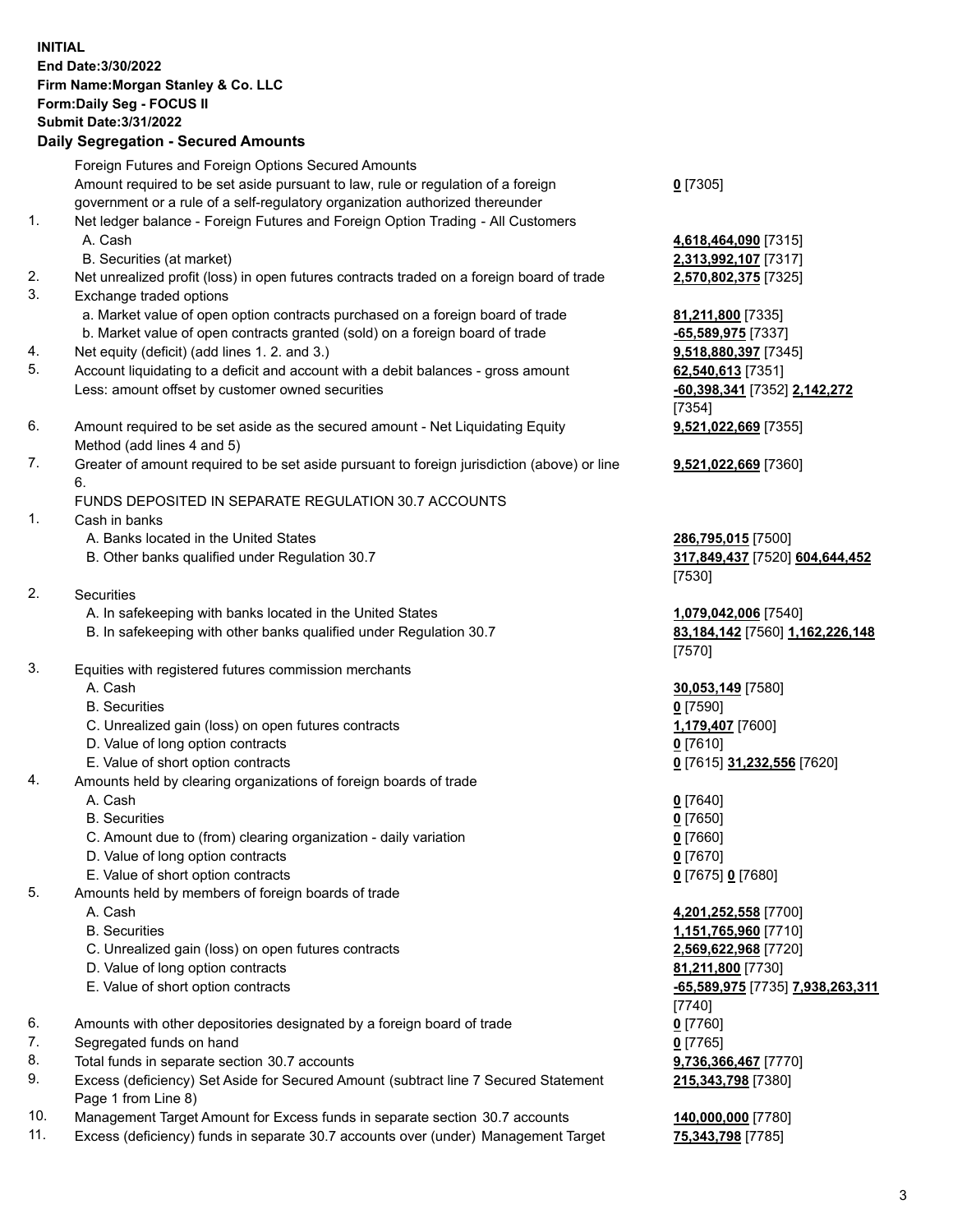**INITIAL End Date:3/30/2022 Firm Name:Morgan Stanley & Co. LLC Form:Daily Seg - FOCUS II Submit Date:3/31/2022 Daily Segregation - Segregation Statement** SEGREGATION REQUIREMENTS(Section 4d(2) of the CEAct) 1. Net ledger balance A. Cash **15,359,838,711** [7010] B. Securities (at market) **8,659,541,637** [7020] 2. Net unrealized profit (loss) in open futures contracts traded on a contract market **3,368,374,393** [7030] 3. Exchange traded options A. Add market value of open option contracts purchased on a contract market **2,142,385,186** [7032] B. Deduct market value of open option contracts granted (sold) on a contract market **-1,403,959,396** [7033] 4. Net equity (deficit) (add lines 1, 2 and 3) **28,126,180,531** [7040] 5. Accounts liquidating to a deficit and accounts with debit balances - gross amount **512,274,170** [7045] Less: amount offset by customer securities **-510,737,787** [7047] **1,536,383** [7050] 6. Amount required to be segregated (add lines 4 and 5) **28,127,716,914** [7060] FUNDS IN SEGREGATED ACCOUNTS 7. Deposited in segregated funds bank accounts A. Cash **2,802,815,324** [7070] B. Securities representing investments of customers' funds (at market) **0** [7080] C. Securities held for particular customers or option customers in lieu of cash (at market) **2,712,017,642** [7090] 8. Margins on deposit with derivatives clearing organizations of contract markets A. Cash **16,450,691,152** [7100] B. Securities representing investments of customers' funds (at market) **0** [7110] C. Securities held for particular customers or option customers in lieu of cash (at market) **5,784,747,202** [7120] 9. Net settlement from (to) derivatives clearing organizations of contract markets **-160,938,060** [7130] 10. Exchange traded options A. Value of open long option contracts **2,142,385,186** [7132] B. Value of open short option contracts **-1,403,959,396** [7133] 11. Net equities with other FCMs A. Net liquidating equity **25,115,893** [7140] B. Securities representing investments of customers' funds (at market) **0** [7160] C. Securities held for particular customers or option customers in lieu of cash (at market) **0** [7170] 12. Segregated funds on hand **162,776,793** [7150] 13. Total amount in segregation (add lines 7 through 12) **28,515,651,736** [7180] 14. Excess (deficiency) funds in segregation (subtract line 6 from line 13) **387,934,822** [7190] 15. Management Target Amount for Excess funds in segregation **235,000,000** [7194]

16. Excess (deficiency) funds in segregation over (under) Management Target Amount Excess

**152,934,822** [7198]